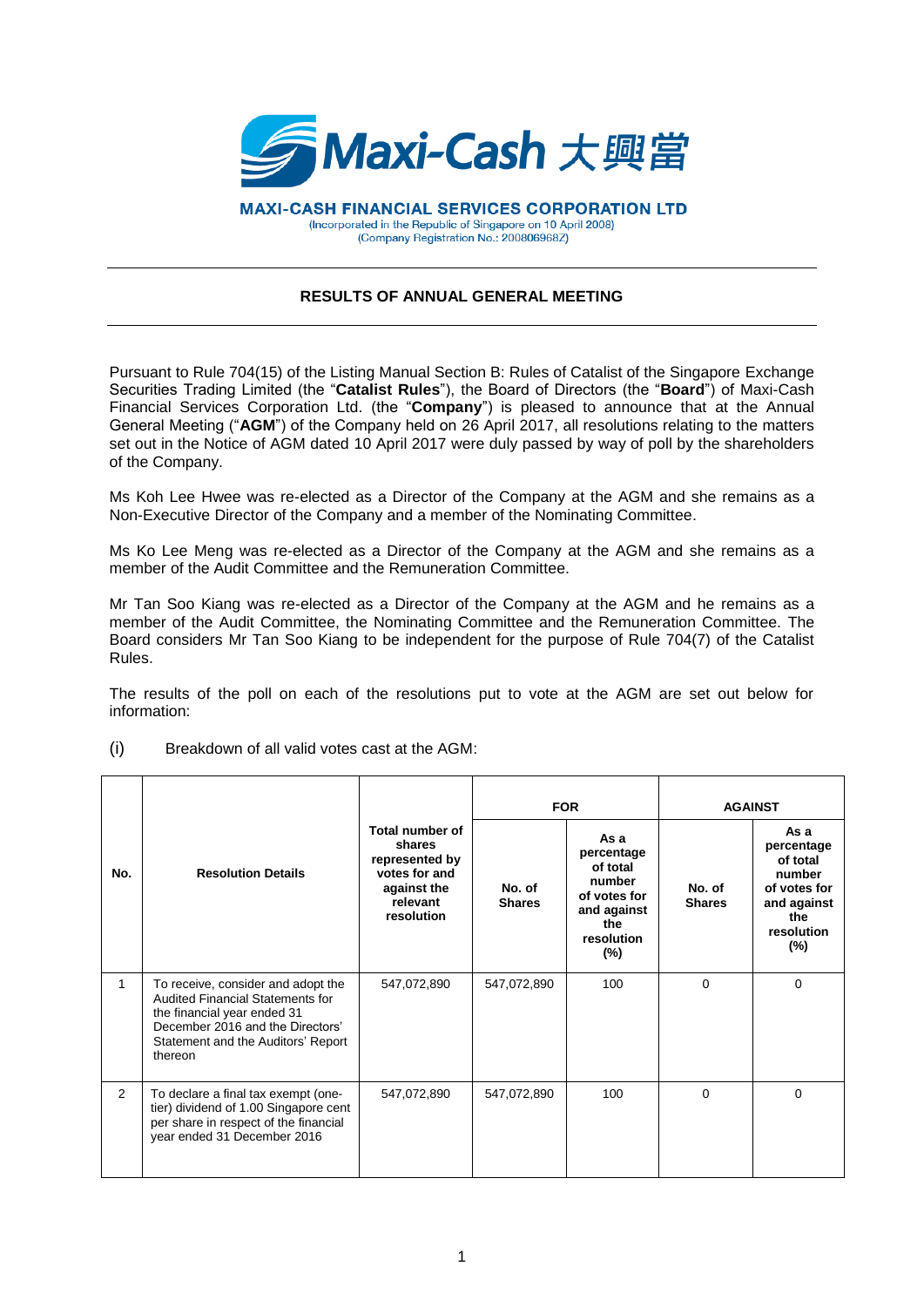| No.            | <b>Resolution Details</b>                                                                                                                                                                                     | <b>Total number of</b><br>shares<br>represented by<br>votes for and<br>against the<br>relevant<br>resolution | <b>FOR</b>              |                                                                                                         | <b>AGAINST</b>          |                                                                                                        |
|----------------|---------------------------------------------------------------------------------------------------------------------------------------------------------------------------------------------------------------|--------------------------------------------------------------------------------------------------------------|-------------------------|---------------------------------------------------------------------------------------------------------|-------------------------|--------------------------------------------------------------------------------------------------------|
|                |                                                                                                                                                                                                               |                                                                                                              | No. of<br><b>Shares</b> | As a<br>percentage<br>of total<br>number<br>of votes for<br>and against<br>the<br>resolution<br>$(\% )$ | No. of<br><b>Shares</b> | As a<br>percentage<br>of total<br>number<br>of votes for<br>and against<br>the<br>resolution<br>$(\%)$ |
| 3              | To approve the payment of<br>Directors' fees of S\$273,082 for the<br>financial year ended 31 December<br>2016                                                                                                | 547,072,890                                                                                                  | 547,057,890             | 100                                                                                                     | 15,000                  | $\Omega$                                                                                               |
| 4(i)           | To re-elect Ms Koh Lee Hwee who<br>retires by rotation pursuant to Article<br>93 of the Company's Constitution<br>and who, being eligible, offers<br>herself for re-election, as a Director<br>of the Company | 546,972,890                                                                                                  | 546,972,890             | 100                                                                                                     | $\Omega$                | $\mathbf 0$                                                                                            |
| 4(ii)          | To re-elect Ms Ko Lee Meng who<br>retires by rotation pursuant to Article<br>93 of the Company's Constitution<br>and who, being eligible, offers<br>herself for re-election, as a Director<br>of the Company  | 546,972,890                                                                                                  | 546,972,890             | 100                                                                                                     | 0                       | 0                                                                                                      |
| 5              | To re-elect Mr Tan Soo Kiang who<br>retires pursuant to Article 92 of the<br>Company's Constitution                                                                                                           | 546,972,890                                                                                                  | 546,972,890             | 100                                                                                                     | $\Omega$                | $\Omega$                                                                                               |
| 6              | To re-appoint Messrs Ernst &<br>Young LLP as Auditors of the<br>Company and to authorise the<br>Directors to fix their remuneration                                                                           | 547,072,890                                                                                                  | 547,072,890             | 100                                                                                                     | 0                       | $\mathbf 0$                                                                                            |
| $\overline{7}$ | To grant the Directors the authority<br>to issue shares in the capital of the<br>Company                                                                                                                      | 547,072,890                                                                                                  | 547,072,890             | 100                                                                                                     | $\overline{0}$          | $\Omega$                                                                                               |
| 8              | To grant the Directors the authority<br>to allot and issue shares under the<br>Maxi-Cash Performance Share Plan                                                                                               | 543,660,272                                                                                                  | 543,660,272             | 100                                                                                                     | 0                       | $\Omega$                                                                                               |
| 9              | To grant the Directors the authority<br>to issue shares under the Maxi-<br><b>Cash Financial Services</b><br><b>Corporation Ltd Scrip Dividend</b><br>Scheme                                                  | 546,972,890                                                                                                  | 546,972,890             | 100                                                                                                     | 0                       | $\mathbf 0$                                                                                            |
| 10             | To approve the proposed renewal of<br>the Share Purchase Mandate                                                                                                                                              | 547,072,890                                                                                                  | 547,072,890             | 100                                                                                                     | $\Omega$                | 0                                                                                                      |

(ii) Details of parties who are required to abstain from voting on any resolution(s), including the number of shares held and the individual resolution(s) on which they are required to abstain from voting:

Shareholders of the Company who are eligible to participate in the Maxi-Cash Performance Share Plan under Resolution 8 had abstained from voting on the resolution. An aggregate of 3,412,618 ordinary shares were held by such shareholders present at the AGM.

(iii) Name of firm and/or person appointed as scrutineer:

ZICO BPO Pte. Ltd. was appointed as scrutineer of the AGM.